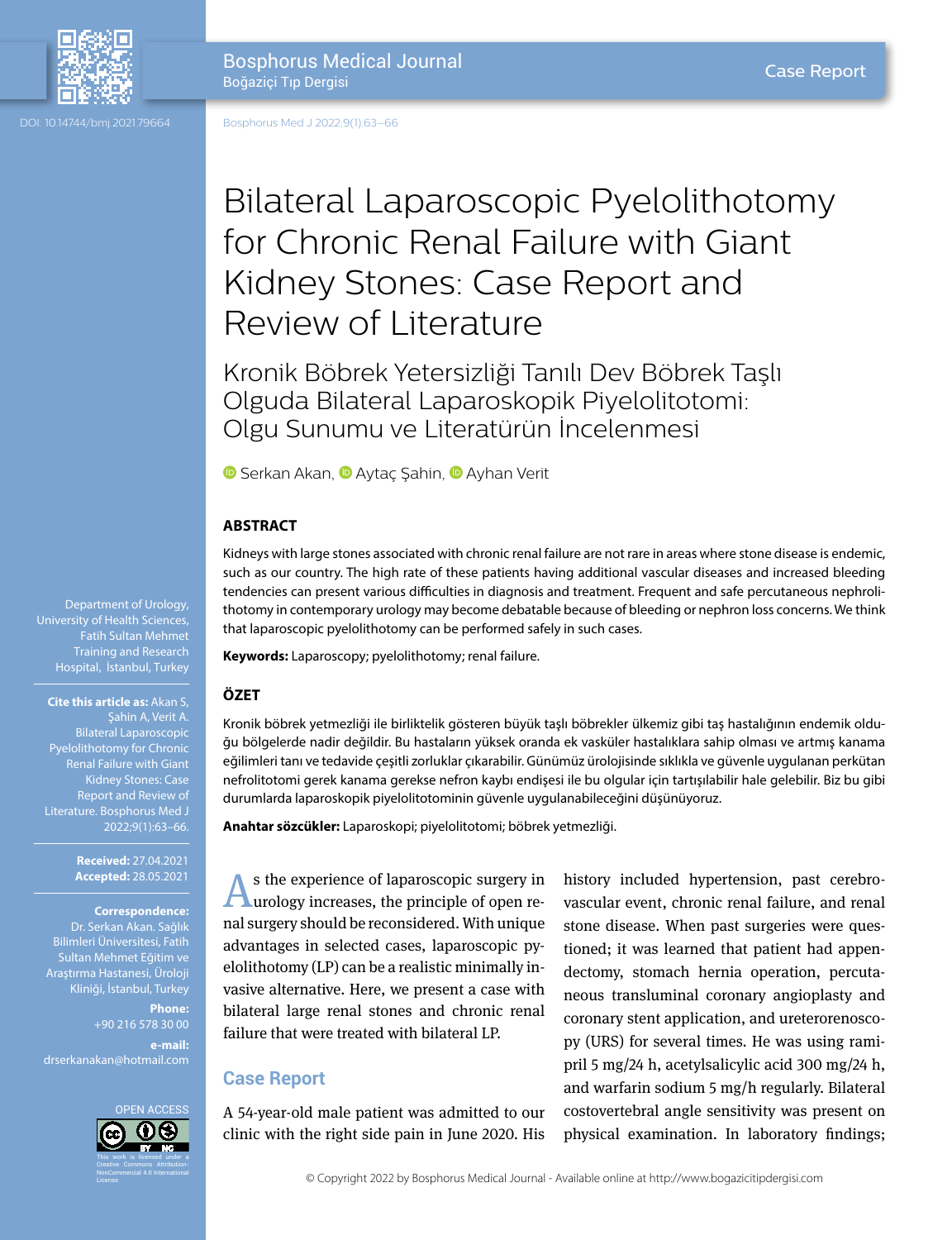

Figure 1. In contrast-free abdominal computed tomography; a staghorn calculus of approximately 71×55 mm in the right kidney covering the entire renal pelvis and extending to the lower pole, approximately 24\*21 mm sized calculi at the left kidney renal pelvis and bilateral hydronephrosis were observed.

hemogram: 10.59 g/dL, WBC: 11 K/uL, INR: 2.2 (0.8–1.2), platelet: 400 K/uL, K: 4.8 mEq/L, creatinine: 2.1 mg/dL, and C-reactive protein: 1.36 mg/dL. No bacteria were seen in the urine culture. In contrast-free abdominal computed tomography; a staghorn calculus of approximately 71×55 mm in the right kidney covering the entire renal pelvis and extending to the lower pole, approximately 24\*21 mm sized calculi at the left kidney renal pelvis and bilateral hydronephrosis were observed (Fig. 1). Intravenous fluid therapy was initiated with electrolyte follow-up in the hospitalized patient. The treatment of acetylsalicylic acid and warfarin sodium was discontinued due to surgical preparation; enoxaparin sodium 80 mg/24 h was started and patients were consulted with relevant clinics. Patient underwent metabolic examination; no evidence other than hypercalcemia (352 mg in 24-h urine) was detected. Percutaneous nephrostomy was not performed due to bleeding diathesis and renal function was not calculated. Static kidney scintigraphy was performed and right kidney function was reported as 42.1% and left kidney function as 57.8%. All minimally invasive surgical options were evaluated in definitive treatment because of the patient's present comorbidities. Surgical technique to be applied explained to the patient, and his informed consent was obtained. The left and right laparoscopic transperitoneal pyelolithotomy was performed with an interval of 3 weeks. The duration of operation was 108 min for the left LP and 126 min for the right LP. There was no blood transfusion requiring hemorrhage after two operations. Existing drain was removed 24 h after both operations. Patient whose creatinine decreased to 1.6 mg/dL and had no clinical significance except urinary calculus in the right lower pole on the urinary system graphy was discharged on the  $4<sup>th</sup>$  day after the second operation (Fig. 2). The patient, whose bilateral



Figure 2. Urinary system graphy was discharged on the  $4<sup>th</sup>$  day after the second operation.

d-j stents were in place, was discharged post-operative 4<sup>th</sup> week after planning removal of catheters and stone analysis.

### **Discussion**

Many studies have been conducted over the past few years concerning the relationship between kidney stones (nephrolithiasis/urolithiasis) and the development of chronic kidney disease.<sup>[1]</sup> Early clinical observations suggest that certain nephrolithiasis conditions (e.g., staghorn calculi) and genetic diseases (e.g., primary hyperoxaluria; dental disease; 2,8-hydroxyadenine crystalluria; cystinuria) are lead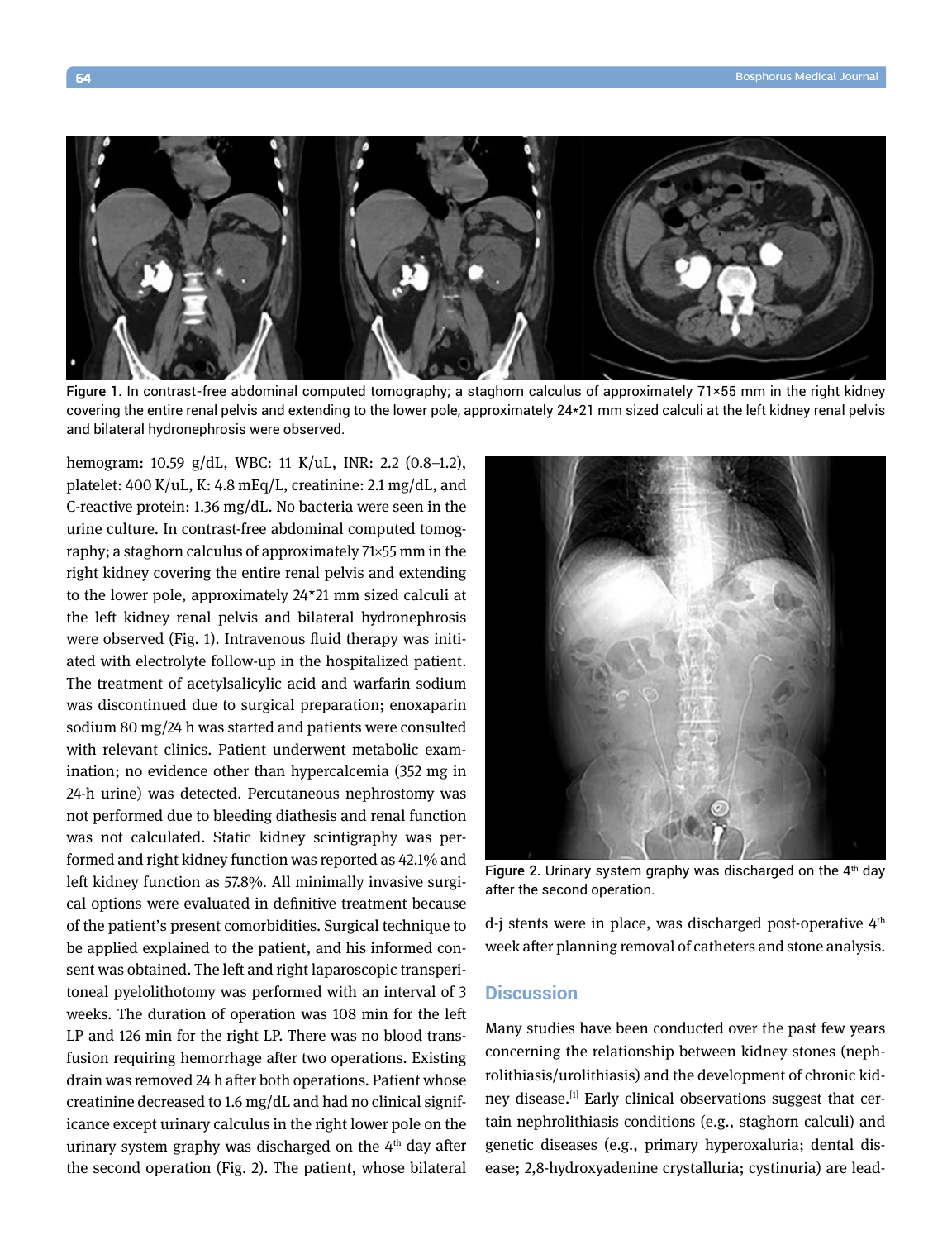ing to progressive loss of epidermal growth factor receptor and end-stage renal disease at a younger age.<sup>[2]</sup>

At present, minimally invasive methods such as extracorporeal shock wave therapy (ESWL), URS, percutaneous nephrolithotomy (PCNL), and derivative methods are routinely performed in many urology clinics in the treatment of urinary tract stone disease. In addition to these treatment modalities, laparoscopic approaches are also used in recent years. One of these applications was LP that is a new treatment modality which should be kept in mind for patients not eligible for ESWL and PCNL. In the literature, LP can be preferred in cases with complex stone overload, in the previous ESWL, URS, or PCNL failures, in morbid obesity and anatomical anomalies.[3]

PCNL is contraindicated in patients with abnormal bleeding parameters according to the classical knowledge. Kefer et al.<sup>[4]</sup> recommended enoxaparin bridge therapy starting 5 days before PCNL and continuing 5 days after PCNL in patients using warfarin. They reported 7% bleeding complications and an angioembolization in their series. Lange et al.<sup>[5]</sup> reported that they completed PCNL treatment without thromboembolic complication by placing transient vena cava filtration in four patients. In conclusion, it is important to note that patients treated with anticoagulants have a significantly higher risk of PCNL complications than those of the normal population, even if the serum parameters are normal, with drug therapy being discontinued and bridge therapy being performed.[6]

In laparoscopic and robotic surgery, it is possible to have less bleeding by being more controlled and completing the operation in a shorter time by increasing the pressure at the operation site to decrease the venous bleeding or by seeing the anatomical structures more closely.[7] Although bleeding during PCNL is usually approached conservatively (blood transfusion, closure of the nephroscopy tube, etc.), arterial embolization may be required for unresponsive bleeding from these conservative treatments. On the other hand, LP is one-to-one simulation of open surgery and bleeding is not expected under normal conditions as removal of the stone is not through transparenchymal route.

Since flexible URS and ESWL have a higher success rates for stones smaller than 2 cm, we did not prefer to use this system for our case with a heavier stone burden. We preferred LP administration when we considered the presence of heavy stone burden, worry about minimal renal parenchymal loss, increased bleeding tendency, easy access to stones, and the possibility of catching same kidney without stone in one session.

Along with the experience accumulated in laparoscopic surgery; LP-related studies also increase. Recently, in the meta-analysis of Wang et al.;<sup>[8]</sup> seven studies were evaluated; the data of 176 LP and 187 PCNL patients were compared. PCNL was found to be advantageous in terms of duration of operation in this study, but LP was more advantageous in terms of bleeding, post-operative fever, and complete stone clearance.

Li et al.<sup>[9]</sup> performed randomized controlled trials with 178 patients with all major renal pelvic stones, comparing LP and PCNL in these patients. There were no statistically significant differences in the duration of hospital stay, blood transfusion rate, and complication rates in this study. However, the mean duration of operation and the mean decrease in hemoglobin level were significantly lower in the LP group. Again the full stone cleaning ratio is in favor of LP. According to the literature, a 1.6% loss of renal function was reported in PCNLs applied to staghorn stones.<sup>[10]</sup> Although there is no similar randomized study for LP, loss of renal function is not expected because transparenchymal route is not preferred in this surgery.

In conclusion, LP can be applied in selected group of patients such as large renal pelvic stones with ureteropelvic junction stenosis, multiple axes due to stone burden, no suitable position for PCNL, stone resistant to fragmentation, and borderline renal reserve.

### **Conclusion**

As the experience of laparoscopic surgery in urology increases, LP can be a realistic minimally invasive alternative to PCNL in selected cases due to its unique advantages. We think that in the treatment of large renal pelvis stones, LP can be safely applied even if there are serious comorbid conditions.

#### **Disclosures**

**Informed consent:** Written informed consent was obtained from the patient for the publication of the case report and the accompanying images.

**Peer-review:** Externally peer-reviewed.

**Conflict of Interest:** None declared.

**Authorship Contributions:** Concept – S.A.; Design – S.A.; Supervision – A.V.; Materials – S.A., A.Ş.; Data collection and/or processing – A.Ş.; Analysis and/or interpretation – S.A., A.Ş.; Literature search – S.A.; Writing – S.A.; Critical review – A.V.